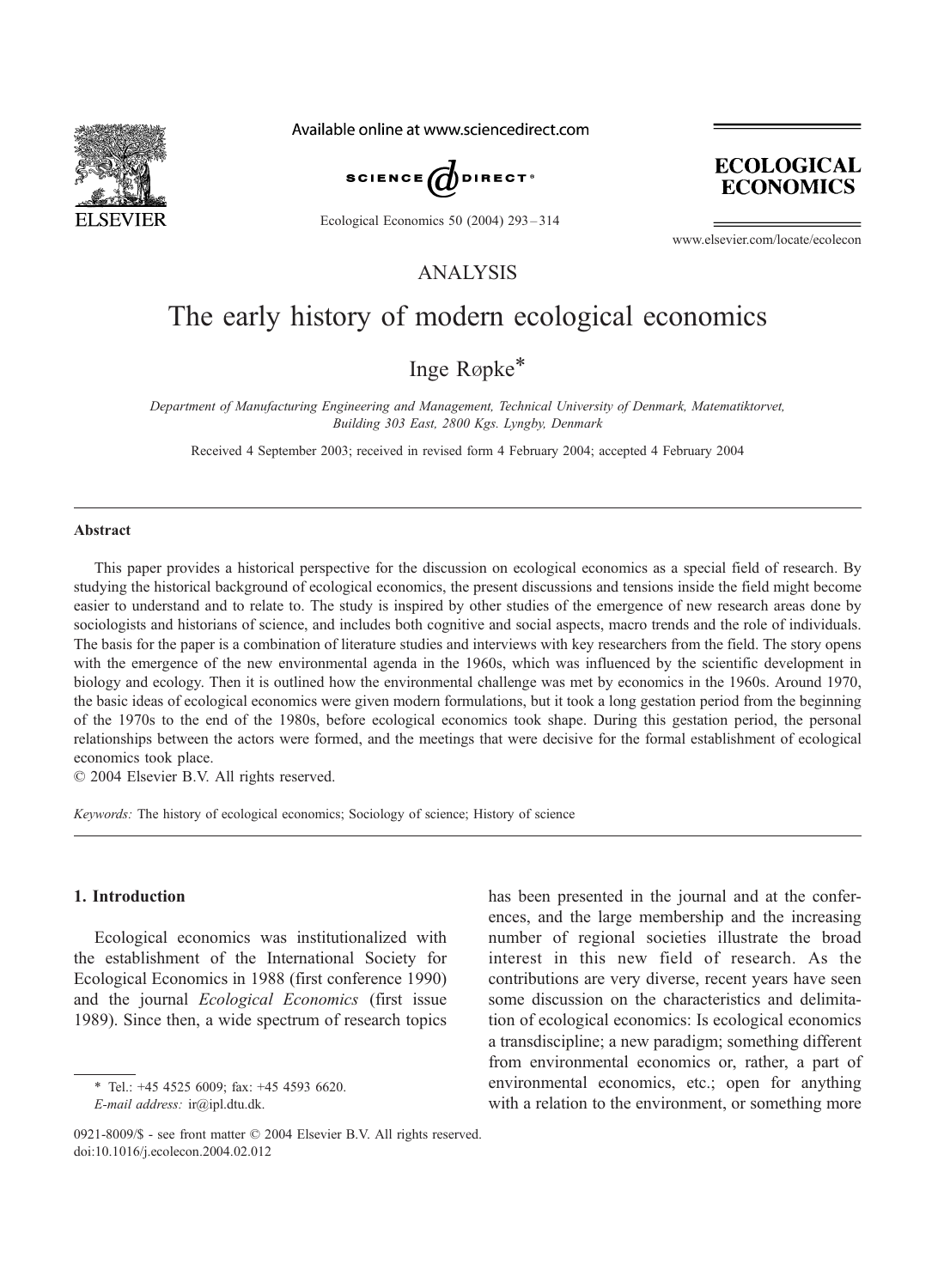well defined? ([Turner, 1999; Spash, 1999; Bergh,](#page--1-0) 2001; Costanza, 2002; Söderbaum, 2000; Martinez-Alier, 2002, Chapter 2). The question can also be posed in a more normative way: In which direction should ecological economics be developed in the years to come? This paper forms part of a research project dealing with these questions, $\frac{1}{2}$  and the intention with this specific paper is to provide a historical perspective to the discussion. By studying the historical background of ecological economics, the present discussions and tensions inside the field might become easier to both understand and to take a position on.

This paper concerns only the period from the beginning of the 1960s to the end of the 1980s—what could be called the early history of modern ecological economics. The term modern ecological economics is used, because the paper refrains from covering the long history of precursors and related ideas that did not lead to an institutionalized establishment of a new field of research (these ideas are well described by [Martinez-Alier, 1987; Christensen, 1987, 2001;](#page--1-0) Cleveland, 1987). The term early history is used to embrace the ideas and processes that led to the formal establishment of the journal and the society. With this delimitation, the paper covers only the part of the story that is necessary to discuss the questions raised above, so it can only be a step on the way to answering them, and the intention is to write a followup paper on the development of the research field after the establishment of the society. However, I hope that the present paper can also be useful for newcomers to ecological economics by making it easier to become familiarized with the field. As I had not taken an interest in environmental research before the end of the 1980s, I felt the need for such a survey myself, and the work with this paper has emphasized how much there is to catch up with when one has not taken part since around 1970. Finally, the story of ecological economics can be of more general interest, because the development of the field can be seen as an example of a trend towards the establishment of transdisciplinary fields, especially those crossing the border between natural and social sciences.

The story told here is a combination of cognitive and social history. The focus is on the 'social construction' of ecological economics: How did the social conditions influence the emergence of the field? Who took the initiative? What was their motivation and their intellectual baggage? Which areas were combined in the field, and what could the participants agree on? Since Kuhn and the ensuing development of the sociology of science, a story of scientific development cannot be told as a tale about how we are becoming ever wiser. Different perspectives can coexist; social processes, both outside and inside the research community, and personal strategies, etc. play a part in the formation of scientific fields, so the tale must include several layers. Studies of other scientific fields have been used as inspiration to give a clue as to what to look for when telling a story about ecological economics.

Obviously, the paper is based on literature studies, but much more important are the interviews (a few by telephone) I had with key persons in the formation of ecological economies. These interviews have been necessary both to guide me through the jungle of literature and to give me information that is not available in a written form. From October 2002 until March 2003, I interviewed the following persons: Herman Daly, Mick Common, Robert Costanza, Sylvie Faucheux, Carl Folke, John Gowdy, AnnMari Jansson, Joan Martinez-Alier, Charles Perrings, John Proops, Clive Spash and Peter Söderbaum. Each interview gave me valuable new information, and I have many ideas regarding other persons whom I would like to interview (e.g. to include perspectives from more countries), but time and resources require that a line is drawn. As ecological economics springs from many different roots, it is difficult for one person (in this case with a socio-economic background) to cover the field in a reasonable way—and it turned out to be much more difficult than I had expected. So I hope that others will add to the picture by giving their accounts.

Section 2 summarizes very briefly the theoretical inspiration from studies of other scientific fields. Then the story opens in Section 3 with the emergence of the new environmental agenda in the 1960s and the different discourses related to this agenda. The environmental agenda was influenced by the scientific development in biology and ecology that is dealt with

<sup>&</sup>lt;sup>1</sup> The research project is supported by the Danish Social Science Research Council.